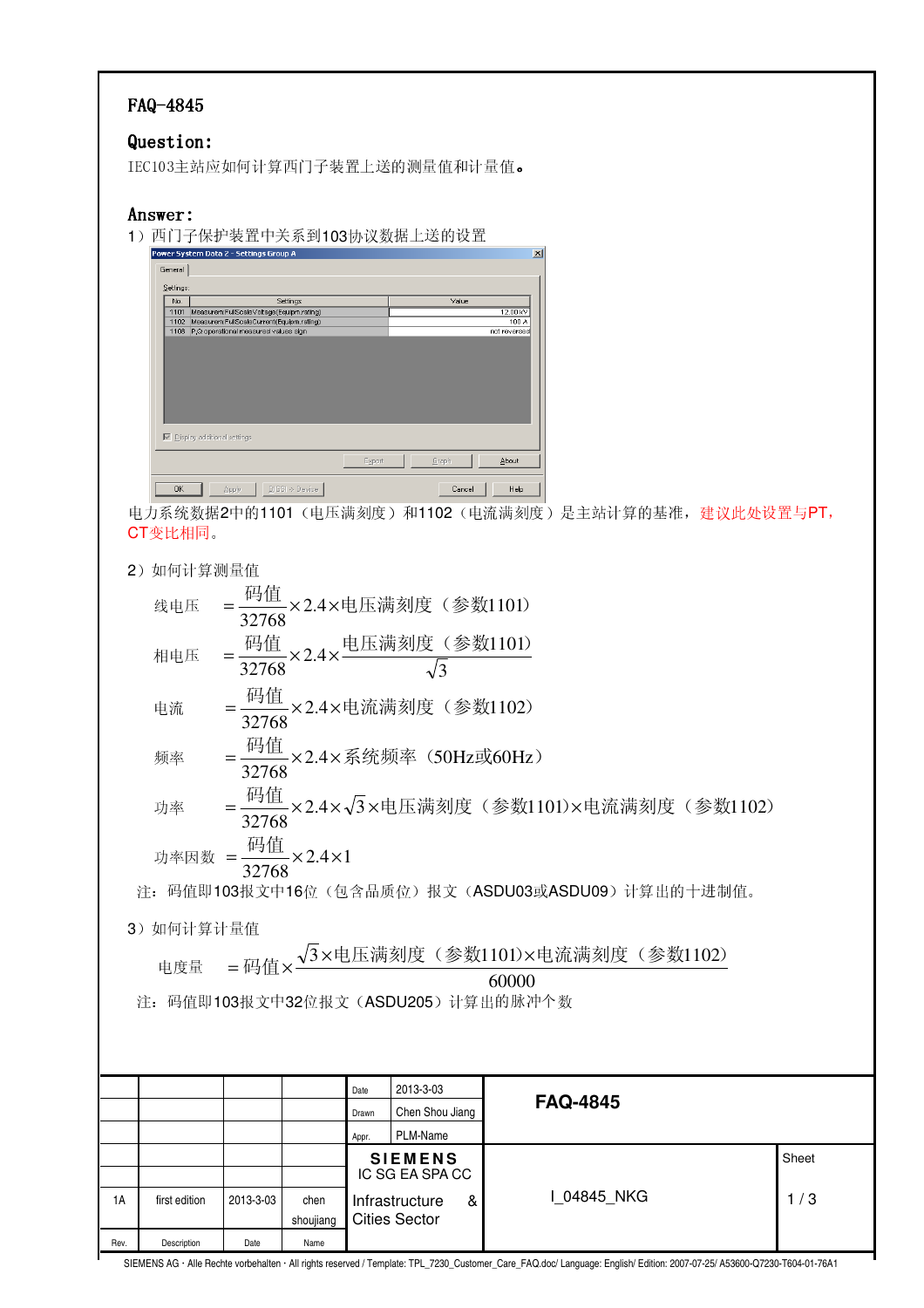|      | 4) 示例:                                                                                                                                                                                                                                    |           |                   |       |                                             |                                                                                                                                                                                                                                   |                                                                                                                              |       |  |  |
|------|-------------------------------------------------------------------------------------------------------------------------------------------------------------------------------------------------------------------------------------------|-----------|-------------------|-------|---------------------------------------------|-----------------------------------------------------------------------------------------------------------------------------------------------------------------------------------------------------------------------------------|------------------------------------------------------------------------------------------------------------------------------|-------|--|--|
|      | ASDU09:<br><u>70 12 40 35 d7 27</u> 5c 16<br>F PF<br>O<br>根据第一步中定值及第二步的公式                                                                                                                                                                 |           |                   |       | la<br>Ib                                    | Va<br>lc.<br>Uab = $\frac{Hex3808}{32768} \times 2.4 \times 12 = \frac{14344}{32768} \times 2.4 \times 12 = 1.05*12 = 12.6kV$<br>Ubc = $\frac{Hex37e0}{32768}$ × 2.4 × 12 = $\frac{14304}{32768}$ × 2.4 × 12 = 1.047*12 = 12.57kV | 68 28 28 68 08 11 09 0e 02 11 86 89 b0 1a d0 1a a0 19 00 00 e0 37 20 38 b8 37 08 38 e0 37 e0 37 c8 14<br>Vb Vc Vab Vbc Vca P |       |  |  |
|      | Uca = $\frac{Hex37e0}{32768}$ × 2.4 × 12 = $\frac{14304}{32768}$ × 2.4 × 12 = 1.047*12 = 12.57kV<br>Ua = $\frac{Hex37e0}{32768}$ × 2.4 × $\frac{12}{\sqrt{3}}$ = $\frac{14304}{32768}$ × 2.4 × $\frac{12}{\sqrt{3}}$ = 1.047* 6.9= 7.25kV |           |                   |       |                                             |                                                                                                                                                                                                                                   |                                                                                                                              |       |  |  |
|      | Ub = $\frac{Hex3820}{32768}$ × 2.4 × $\frac{12}{\sqrt{3}}$ = $\frac{14368}{32768}$ × 2.4 × $\frac{12}{\sqrt{3}}$ = 1.05* 6.9= 7.26kV                                                                                                      |           |                   |       |                                             |                                                                                                                                                                                                                                   |                                                                                                                              |       |  |  |
|      | Uc = $\frac{Hex37b8}{32768} \times 2.4 \times \frac{12}{\sqrt{3}} = \frac{14264}{32768} \times 2.4 \times \frac{12}{\sqrt{3}} = 1.04$ * 6.9= 7.21kV                                                                                       |           |                   |       |                                             |                                                                                                                                                                                                                                   |                                                                                                                              |       |  |  |
| la   |                                                                                                                                                                                                                                           |           |                   |       |                                             | $=\frac{Hexlab0}{32768} \times 2.4 \times 100 = \frac{6832}{32768} \times 2.4 \times 100 = 0.5*100 = 50A$                                                                                                                         |                                                                                                                              |       |  |  |
| Ib   |                                                                                                                                                                                                                                           |           |                   |       |                                             | $=\frac{Hexlad0}{32768} \times 2.4 \times 100 = \frac{6864}{32768} \times 2.4 \times 100 = 0.5*100 = 50A$                                                                                                                         |                                                                                                                              |       |  |  |
|      | $=\frac{Hex19a0}{32768} \times 2.4 \times 100 = \frac{6560}{32768} \times 2.4 \times 100 = 0.48*100 = 48A$<br>la                                                                                                                          |           |                   |       |                                             |                                                                                                                                                                                                                                   |                                                                                                                              |       |  |  |
|      | $=\frac{Hex3540}{32768} \times 2.4 \times 50 = \frac{13632}{32768} \times 2.4 \times 50 = 0.998*50 = 49.9 Hz$<br>$\mathsf F$                                                                                                              |           |                   |       |                                             |                                                                                                                                                                                                                                   |                                                                                                                              |       |  |  |
|      | $=\frac{Hex14c8}{32768} \times 2.4 \times \sqrt{3} \times 12 \times 100 = \frac{5320}{32768} \times 2.4 \times \sqrt{3} \times 12 \times 100 = 0.389 \cdot 2.0784 = 0.81 \text{MW}$<br>P                                                  |           |                   |       |                                             |                                                                                                                                                                                                                                   |                                                                                                                              |       |  |  |
|      | $=\frac{Hex1270}{32768} \times 2.4 \times \sqrt{3} \times 12 \times 100 = \frac{4720}{32768} \times 2.4 \times \sqrt{3} \times 12 \times 100 = 0.345 \text{*}2.0784 = 0.72 \text{MVar}$<br>Q                                              |           |                   |       |                                             |                                                                                                                                                                                                                                   |                                                                                                                              |       |  |  |
|      | $=\frac{Hex27d7}{32768} \times 2.4 \times 1 = \frac{10199}{32768} \times 2.4 \times 1 = 0.746^*1 = 0.746$<br>PF                                                                                                                           |           |                   |       |                                             |                                                                                                                                                                                                                                   |                                                                                                                              |       |  |  |
|      | ASDU205:                                                                                                                                                                                                                                  |           |                   |       |                                             |                                                                                                                                                                                                                                   |                                                                                                                              |       |  |  |
|      | 68 10 10 68 28 02 CD 81 01 02 85 34 26 34 1E 00 1D 00 0F 11 E9 16                                                                                                                                                                         |           |                   |       |                                             |                                                                                                                                                                                                                                   |                                                                                                                              |       |  |  |
|      | Wqforward = $Hex001e3426 \times \frac{\sqrt{3} \times 12 \times 100}{60000} = 1979430 \times \frac{\sqrt{3} \times 12 \times 100}{60000} = 68.56MVarH$                                                                                    |           |                   |       |                                             |                                                                                                                                                                                                                                   |                                                                                                                              |       |  |  |
|      |                                                                                                                                                                                                                                           |           |                   |       |                                             |                                                                                                                                                                                                                                   |                                                                                                                              |       |  |  |
|      |                                                                                                                                                                                                                                           |           |                   | Date  | 2013-3-03                                   | <b>FAQ-4845</b>                                                                                                                                                                                                                   |                                                                                                                              |       |  |  |
|      |                                                                                                                                                                                                                                           |           |                   | Drawn | Chen Shou Jiang<br>PLM-Name                 |                                                                                                                                                                                                                                   |                                                                                                                              |       |  |  |
|      |                                                                                                                                                                                                                                           |           |                   | Appr. | <b>SIEMENS</b>                              |                                                                                                                                                                                                                                   |                                                                                                                              | Sheet |  |  |
|      |                                                                                                                                                                                                                                           |           |                   |       | IC SG EA SPA CC                             |                                                                                                                                                                                                                                   |                                                                                                                              |       |  |  |
| 1A   | first edition                                                                                                                                                                                                                             | 2013-3-03 | chen<br>shoujiang |       | Infrastructure<br>&<br><b>Cities Sector</b> | I_04845_NKG                                                                                                                                                                                                                       |                                                                                                                              | 2/3   |  |  |
| Rev. | Description                                                                                                                                                                                                                               | Date      | Name              |       |                                             |                                                                                                                                                                                                                                   |                                                                                                                              |       |  |  |

SIEMENS AG Alle Rechte vorbehalten All rights reserved / Template: TPL\_7230\_Customer\_Care\_FAQ.doc/ Language: English/ Edition: 2007-07-25/ A53600-Q7230-T604-01-76A1